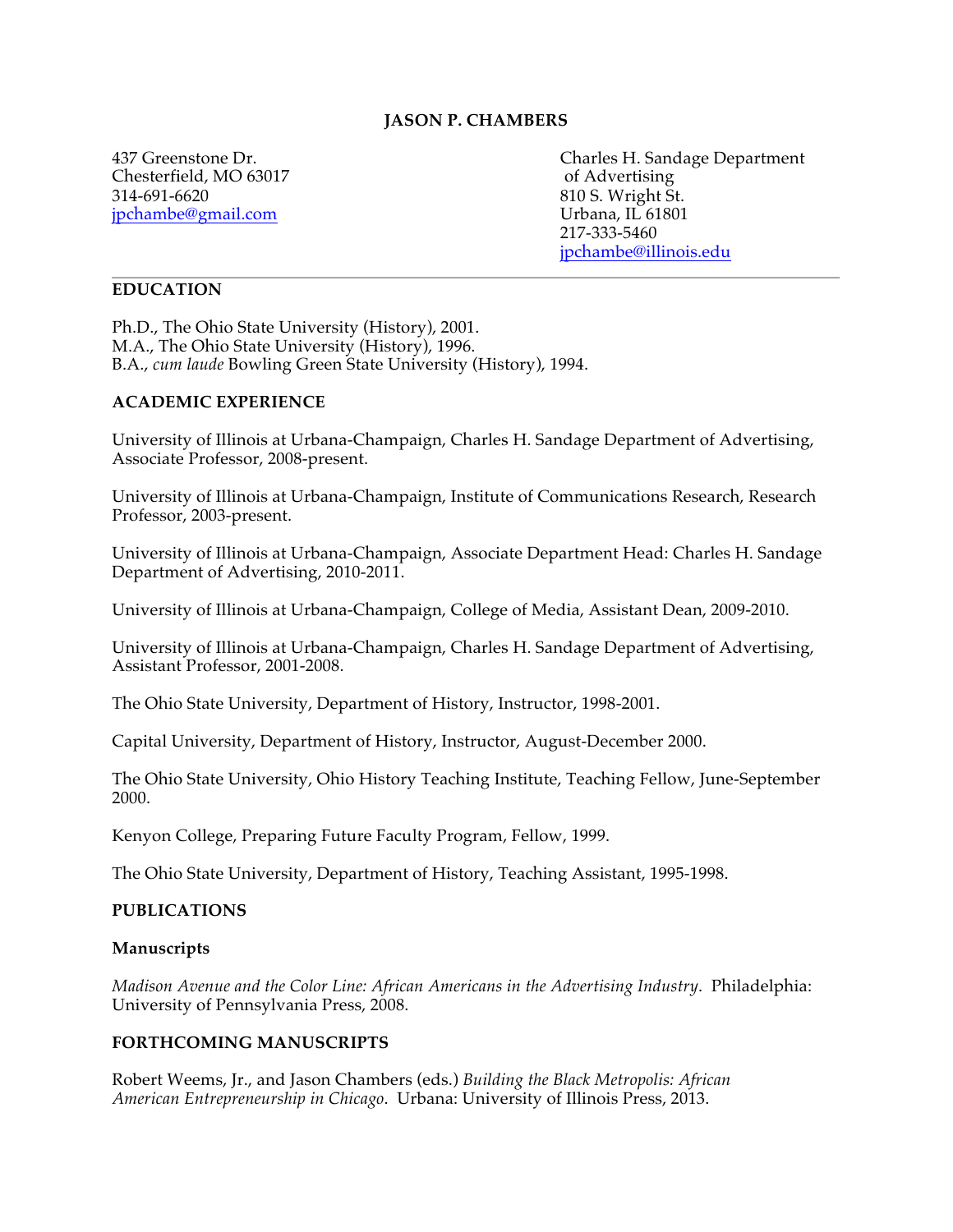## **MANUSCRIPTS IN PROGRESS**

*Positive Realism: The Life of Advertising Pioneer Thomas J. Burrell*

## **Book Chapters and Journal Articles**

"A Mind is a Terrible Thing to Waste: The Advertising Council, United Negro College Fund, and Educational Access for African-Americans," in David O'Brien and Vernon Burton, eds., *Remembering Brown at Fifty: The University of Illinois Commemorates Brown v. Board of Education* (Urbana: University of Illinois Press, 2009).

"Meet One of the Pioneering Blacks in the Ad Industry," *Advertising Age*, February 16, 2009.

"Should Alcohol Endorsements be Prohibited for Televised Events?" in Carol J. Pardun, ed., *Taking Sides: An Introduction to the Controversies Surrounding Advertising and Society* (New York: Blackwell Publishing, 2009).

"The Sponsored Avatar: Examining the Present Reality and Future Possibilities of Advertising in Digital Games" in Mary Ipe, ed., *Advergaming and Ingame Advertising – An Introduction* (Nagarjuna Hills, India: The Icfai University Press, 2008).

"Equal in Every Way: African Americans, Consumption and Materialism from Reconstruction to the Civil Rights Movement," *Advertising and Society Review*, Spring 2006.

"Presenting the Black Middle Class: John H. Johnson and *Ebony* Magazine, 1945-1975," in David J. Bell and Joanne Hollows, eds., *Historicizing Lifestyle: Mediating Taste,* Consumption and Identity from the 1900s to 1970s (London: Ashgate Publishing, 2006)

Scott, Linda M., Jason P. Chambers, and Katherine Sredl, "The Monticello Correction: Consumption in History," in Russell W. Belk, ed., *Handbook of Qualitative Research Methods in Marketing* (UK: Cheltham, Gloucestershire, 2006).

"Taste Matters: Bikinis, Twins, and Bad Taste in Sexually Oriented Beer Advertising," in Tom Reichert and Jacqueline Lambiase, eds., *Sex in Promotional Culture: The Erotic Content of Media and Marketing* (New York: Lawrence Earlbaum & Associates, 2005).

"Incorporating Diversity into the Advertising Curriculum," *Journal of Advertising Education*, Fall 2003.

## **Abstracts**

"Taking the Urban International: An Exploration of U.S. Urban Marketing in the International Arena." Patricia B. Rose and Robert L. King, eds., *The Proceedings of the 2003 Asia-Pacific Conference of the American Academy of Advertising* (Miami: Florida International University, 2003).

"Marketing a People: African American Publishers, Sales and Marketing Professionals and the Black Consumer Market, 1920-1970." Eric H. Shaw, ed., *The Romance of Marketing History* (Boca Raton (FL): Association for Historical Research in Marketing, 2003).

## **Encyclopedia Entries**

Jason P. Chambers 2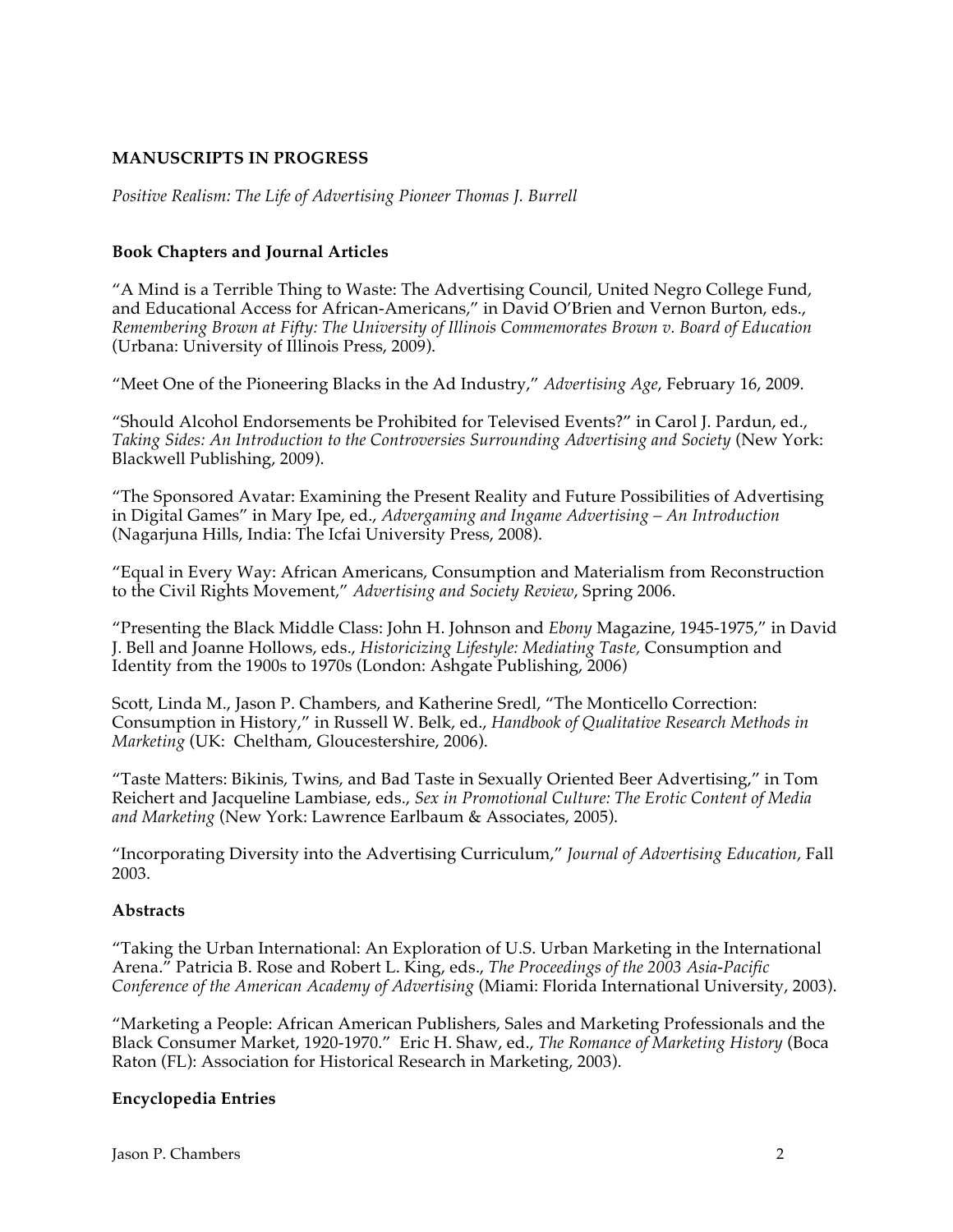"Advertising," in Andrew Cayton and Charlotte Dihoff, eds., *Encyclopedia of the Midwest* (Bloomington: Indiana University Press, 2004).

"Coca-Cola," in Tom Pendergast, ed., *St. James Encyclopedia of Popular Culture* (Detroit: St. James Press, 2000).

"Pepsi-Cola," in Tom Pendergast, ed., *St. James Encyclopedia of Popular Culture* (Detroit: St. James Press, 2000).

## **ARTICLE MANUSCRIPTS IN PROGRESS**

"Social Responsibility in Advertising: The Unique Case of Emerson Foote, Foote, Cone, Belding, and the American Tobacco Company."

"Persuasion is an Art: Bill Bernbach and the Creative Revolution of the 1960s."

## **CONFERENCES, PRESENTATIONS, MODERATED SESSIONS**

*Digital Gaming Research Association*, "The Sponsored Avatar: Examining the Present Reality and Future Possibilities of Advertising in Digital Games," June 2005.

*American Academy of Advertising Asia-Pacific Conference*, "From Dr. Sammy Lee to Yao Ming: Examining the History of Asian and Asian-American Athletes in the United States," June 2005.

*Association for Education in Journalism and Mass Communication,* "Designing New Courses: A Primer," August 2004.

Moderator, "Race, Sports, and Hip Hop in the New Millennium," Louisiana State University, September 2003.

*American Academy of Advertising Asia-Pacific Conference*, "Taking the Urban International: An Exploration of U.S. Urban Marketing in the International Arena," May 2003.

*Conference on Historical Analysis and Research in Marketing*, "Marketing a People: African American Publishers, Sales, and Marketing Professionals and the Black Consumer Market, 1920- 1970," May 2003.

Louisiana State University, *Pre-doctoral Scholars Institute,* "Hurdles and Roadblocks: Strategies for Navigating Through Graduate School." June 2002.

*Business History Conference*, "To Market to All: Expanding the Black Consumer Market, 1950- 1970." April 2001.

*Association for the Study of Afro-American Life and History Conference*, "Closing the Gap: African American Wealth-Building Programs Present and Future." September 2000.

*The Ohio Academy of History Conference*, "Special Men in Special Markets: The National Association of Market Developers and the Evolution of the African American Consumer Market." April 2000.

*The National Association of African American Studies Conference*, "Creating Interest: African American Marketers and the African American Consumer." February 2000.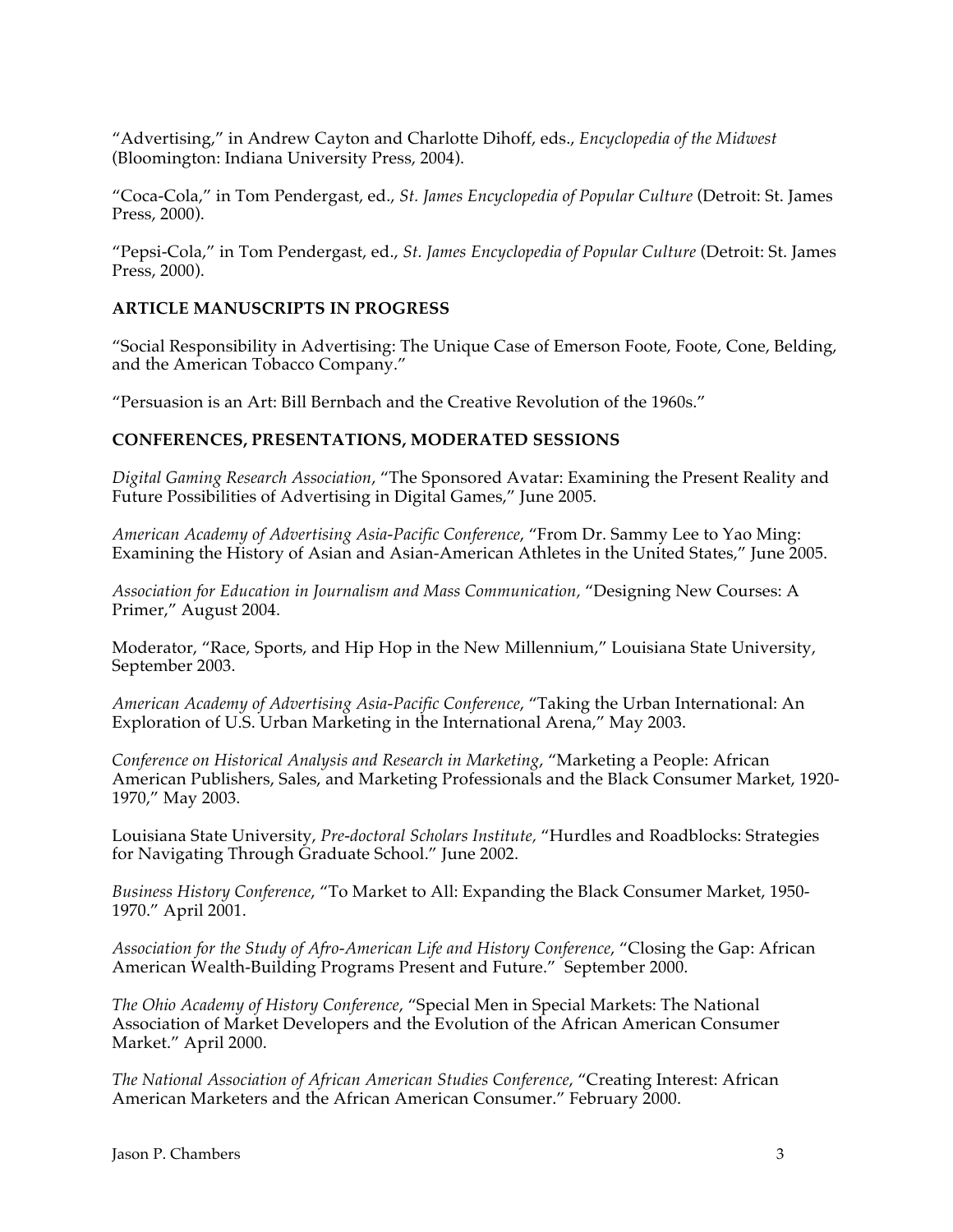*The Edward F. Hayes Graduate Research Forum*, "Changing an Image: African American Marketing and Advertising Professionals Impact on African American Consumer Culture." March 1999.

## **INVITED PANELS AND UNIVERSITY LECTURES**

*University of Illinois at Urbana-*Champaign, "Presidential Awards Panel," April 2013.

*Center for Excellence in Advertising at Howard University*, "Diversity: The Ultimate ROI," February 2011.

*Virginia Commonwealth University*, "Diversity in Advertising Summit," September 2009.

*University of Pennsylvania, Fontaine Society Colloquium*, "Breaking Down Doors: The African American Fight for Inclusion and Opportunity in the Advertising Industry," November 2008.

*University of Illinois at Urbana-Champaign*, "A Face for the Invisible Man: African Americans in the Advertising Industry," September 2008.

*Association for Education in Journalism and Mass Communication*, "New Books in Advertising and Public Relations: Meet the Authors," August 2008.

*Howard University*, "Diversity in Advertising," October 2007.

*University of Illinois at Urbana-Champaign, Institute for Communications Research*, "Advertising Achievement and Agency: The United Negro College Fund and Educational Access for African Americans," November, 2006.

*American Academy of Advertising Asia-Pacific Conference*, "Native Sons: Growing Global Marketers Among Asian and Asian-American Athletes," June 2005.

*Association for Education in Journalism and Mass Communication*, "Drinking Sex: The Role of Gender Portrayals in Alcoholic Beverage Advertising," August 2004.

*Louisiana State University*, Pre-doctoral Scholars Institute, "Bridging the Gap: Factors in the Successful Transition of Minority Students from Undergraduate to Graduate Education," July 2003.

*Association for Education in Journalism and Mass Communication*, "The Role of Critique in the Advertising Curricula at the University of Illinois," August 2003.

*Association for Education in Journalism and Mass Communications*, "Teaching Diversity in the Advertising Curriculum," August 2003.

*University of Illinois at Urbana-Champaign*, Kappa Alpha Psi Founders Week Forum, "The Changing Same?: A Look At Images of African American Women in Advertising," February 2003.

*University of Illinois at Urbana-Champaign*, Kufundisha Institute: Teaching the African American Socio-historical Experience, "We've Been More Than Workers: Incorporating the History of Black Business Development Into the Curriculum," July 2002.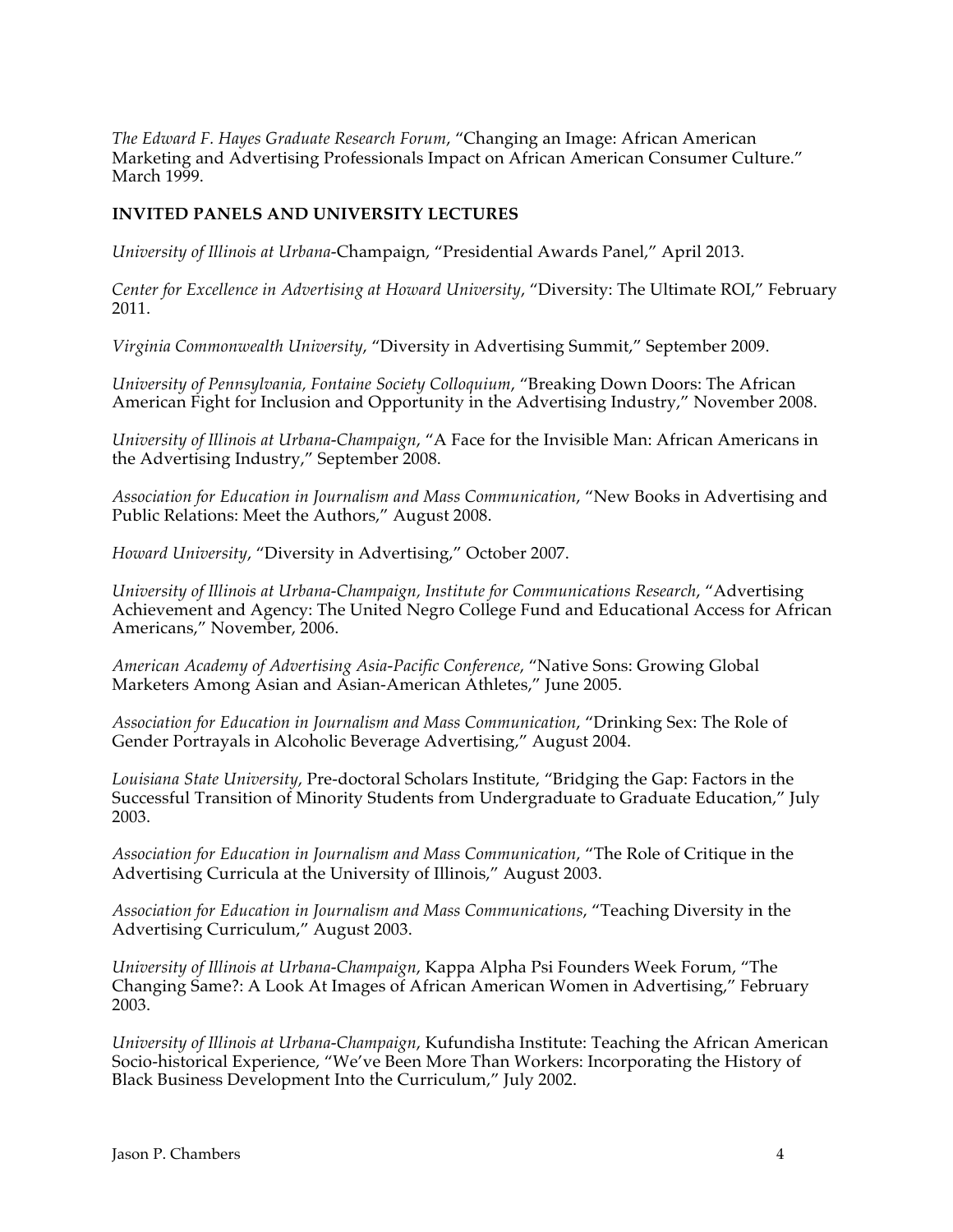*University of Illinois at Urbana-Champaign,* College of Music, "How Will They Use Us Next?: Blacks in Advertisements, 1900-2000." March 2002.

*Stillman College,* Dean's Vision Seminar Series, "From Markets to Men: African American Sales and Marketing Experts and the Expansion of the Black Consumer Market." September 2000.

## **ADVERTISING AGENCY AND PROFESSIONAL ORGANIZATION PRESENTATIONS**

*Columbia Chapter – American Advertising Federation*, "Going Beyond the Invisible Man: The Struggle for Diversity on Madison Avenue, February 2009.

*Cincinnati Advertising Club*, "Advertising to the 'Invisible Man': African Americans' Pursuit of Opportunity on Madison Avenue," February 2009.

*Advertising Educational Foundation*, "Madison Avenue and the Color Line: African Americans in the Advertising Industry," September 2008.

*American Advertising Federation of Greater Hampton Roads*, "History and Memory: Reaching African American Women Through Advertising," September 2008.

*North Central Advertising Federation*, "A Growing and Distinctive Market: African American Women in Advertising and Marketing Communications," July 2008.

*Toyota Corporation*, "The Future of African American Consumers," June 2008.

*Advertising Educational Foundation*, "More Than We Have Seemed, African American Women in Advertising and Marketing Communications," October 2006.

*National Black MBA Association*, "Diversity: Diversion? Delusion? Delivered?" September 2006

*Burrell Communications Group,* "Race and Ethnicity in Messaging: Reaching the African American Consumer Segment," March 2006.

*Champaign-Urbana Advertising Club*, "A Mind is a Terrible Thing to Waste: A History of the United Negro College Fund and Its Advertising Campaign," November 2004.

*Burrell Communications Group*, "A Historical Profile of African-American Consumer Development," November 2004.

*Toyota Corporation*, "African-Americans and Stereotypes in Advertising: A Look at the Past with Thoughts for the Future," May 2004.

*Burrell Communications Group,* "Multicultural Marketing and the Future of Black-Owned Advertising Agencies," July 2003.

# **ACADEMIC HONORS**

Faculty Excellence Teaching Award, Department of Advertising, University of Illinois at Urbana-Champaign, 2007.

Visiting Professor Program, Advertising Educational Foundation, July 2003.

Teaching Fellow, The Ohio History Teaching Institute, June-September 2000.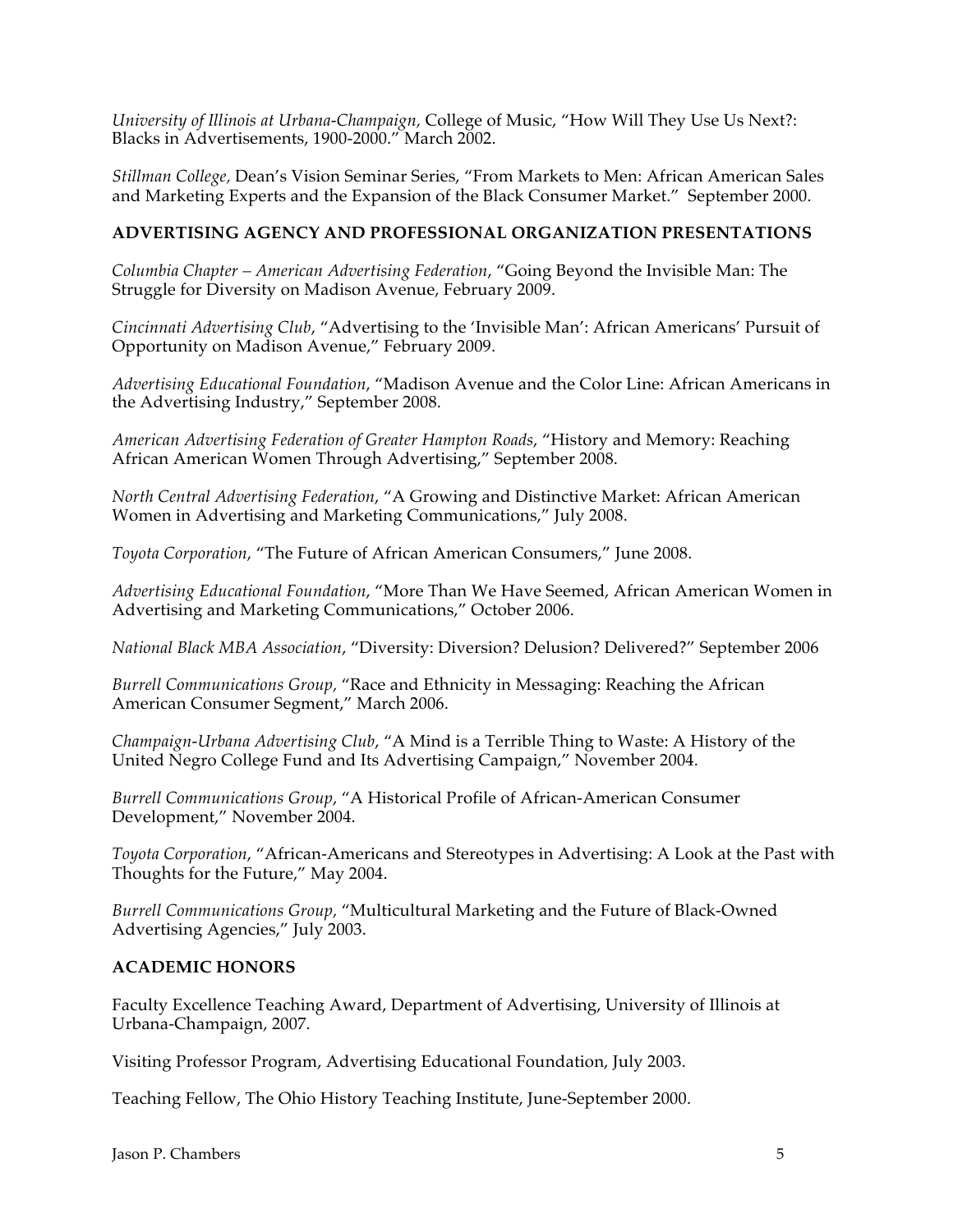Preparing Future Faculty Fellow, Kenyon College, 1999.

Oral Presentation Award, Edward F. Hayes Graduate Research Forum, 1999.

Golden Key National Honor Society: Initiated 1992.

## **FELLOWSHIPS AND GRANTS**

Study Abroad Development Grant, University of Illinois at Urbana-Champaign, 2009: \$2100. (Not Accepted)

Scholars Travel Fund Grant, University of Illinois at Urbana-Champaign, 2005: \$1200.

Brown v. Board of Education Grant, University of Illinois at Urbana-Champaign, 2003-2004: \$8000.

Scholars Travel Fund Grant, University of Illinois at Urbana-Champaign, 2003: \$1200.

Dean's Fellowship, The Ohio State University, 1994-1995.

Research Fellow, Minority Summer Research Program, University of California at Los Angeles, 1992.

## **ARTISTIC EXHIBITS**

"Looking Back at the Past and Forward to the Future." United Negro College Fund Black and White Ball, Chicago, Illinois, June 2004.

"A Mind is a Terrible Thing to Waste: A Retrospective of Advertising for the United Negro College Fund." Verde Gallery, Champaign, Illinois, April-May 2004.

## **ACADEMIC JOURNAL REVIEW BOARDS**

Editorial Review Board, *Journalism and Communication Monographs*, 2008-present. Editorial Review Board, *Journal of Advertising Education*, 2011-present.

# **ACADEMIC ACTIVITIES**

College Executive Advisory Committee, University of Illinois at Urbana-Champaign, 2010 present.

College Advisory Committee, University of Illinois at Urbana-Champaign, 2009-10.

College of Media Grievance Committee, University of Illinois at Urbana-Champaign, 2008-2009.

Undergraduate Recruiting Committee, Admissions and Retention Committee, University of Illinois at Urbana-Champaign, 2008-2009.

Academic Disciplinary and Capricious Grading Committee, University of Illinois at Urbana-Champaign, 2008-2009.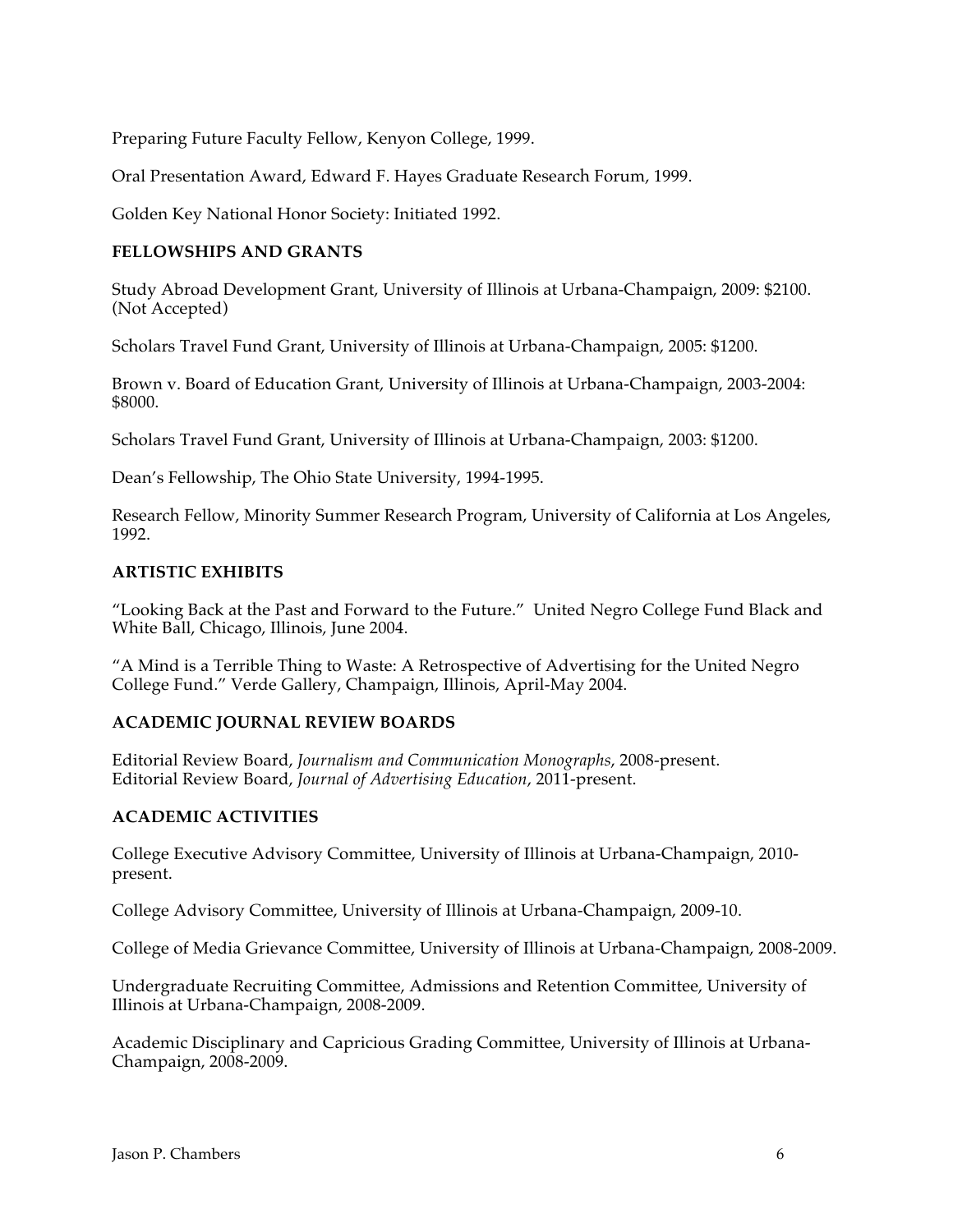Committee to Develop the Department of Media & Cinema Studies, University of Illinois at Urbana-Champaign, 2008-2009.

Department of Advertising Executive Advisory Committee, University of Illinois at Urbana-Champaign, 2007-2009.

Department of Advertising Freshman Engagement Committee, University of Illinois at Urbana-Champaign, 2007-2008.

College Task Force Committee, College of Communications, University of Illinois at Urbana-Champaign, 2003-2004.

Faculty Mentor, Summer Research Opportunities Program, University of Illinois at Urbana-Champaign, 2003-2005.

Chair, Department of Advertising Development Committee, University of Illinois at Urbana-Champaign, 2002-present.

Department of Advertising Executive Advisory Committee, University of Illinois at Urbana-Champaign, 2002-2003.

Intellectual Activities Committee, Afro-American Studies and Research Program, University of Illinois at Urbana-Champaign, 2002-2003.

Academic Advisor, Summer Research Opportunities Program, University of Illinois at Urbana-Champaign, 2002.

Hartman Center Advisory Council, Hartman Center for Sales, Advertising and Marketing History, Duke University, 2002.

Teaching Awards Committee, College of Communications, University of Illinois at Urbana-Champaign, 2001-2002.

Graduate Student Representative, Faculty Search Committee, The Ohio State University, 1999- 2001.

Academic Tutor, The Ohio State University, Athletic Department, 1998-2000.

Secretary, The Diop Historical Society, 1996-1998.

Secretary, Black Graduate and Professional Student Caucus, 1995-1996.

#### **ACTIVITIES IN PROFESSIONAL SOCITIES**

Strategic Plan Implementation Committee, Association for Education in Journalism and Mass Communication, 2008-2011.

Head, Advertising Division Executive Committee, Association for Education in Journalism and Mass Communication, 2006-2007.

Vice-Head, Advertising Division Executive Committee, Association for Education in Journalism and Mass Communication, 2005-2006.